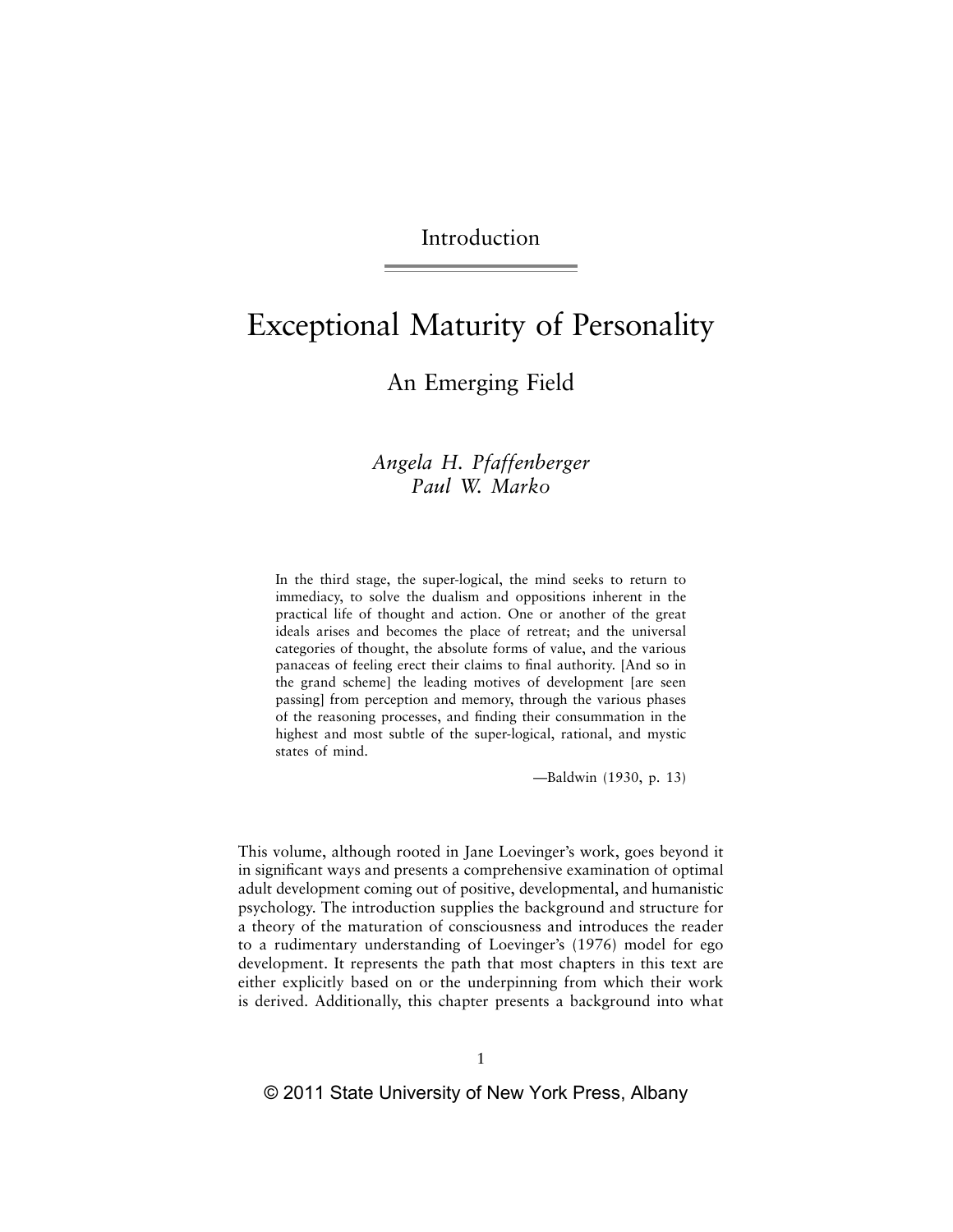is known and theorized about how consciousness changes as it expands from one stage to another, and how this expansion appears as lived experience. It ends with an overview of the studies that appear in this volume and the book's overall significance for future research.

Developmental views in philosophy are at least as old as Friedrich Hegel's 1807 publication of *The Phenomenology of the Spirit*. James Mark Baldwin (1861–1934), one of American psychology's founding fathers was keenly aware of the importance of development for the human mind, but did not articulate a systematic theory of it. Since the mid-20th century, however, there has been a growing interest in individual maturation, or what many of the present authors term personal evolution. Especially in the second half of the 20th century, such developmental theorists such as Jean Piaget (1952), Laurence Kohlberg (1969), and Ken Wilber (1986, 1995, 2006) have catalyzed both academic and popular interest in developmental studies. Although Maslow (1954/1970) introduced the concept of *self-actualization and optimal development* into American psychology half a century ago, systematic, empirical research did not begin to emerge until recently under the term *postconventional personality development* (Hewlett, 2004; Miller & Cook-Greuter, 1994; Torbert, 2004). Only in recent years, however, has serious academic attention been turned toward the examination of the most advanced stages of personality growth and development. Contemporary developmental theorists for the first time are chronicling growth paths from birth to advanced stages of maturation (Hy & Loevinger, 1996; Kegan, 1982; Loevinger, 1976; Wade, 1996; Wilber, 1986).

Until a few decades ago it was common to conceive of personal development as beginning at birth and proceeding in an orderly fashion through a sequence of developmental stages culminating in conventional adult functioning. The pioneering work of Jean Piaget (e.g., 1952, 1977b) had led to a model of epigenetic, or structural, levels of growth, a stage theory, according to which cognitive development progresses through an invariant sequence of hierarchically arranged stages that form qualitatively distinct units of development. Conceiving of development in this fashion puts an emphasis on the dynamic aspects of state transitions and allows us as well to conceptualize stages of growth that are empirically rarely seen. Work by Lawrence Kohlberg (1969) and Loevinger (1976) offered the most innovative and influential of the early neo-Piagetian theories, applying stage theory to the domains of moral reasoning and ego development, respectively.

Loevinger (1976) defined an ego stage as a frame of reference or a filter that the individual uses to interpret life experiences. It implies a level of character development, cognitive complexity, an interpersonal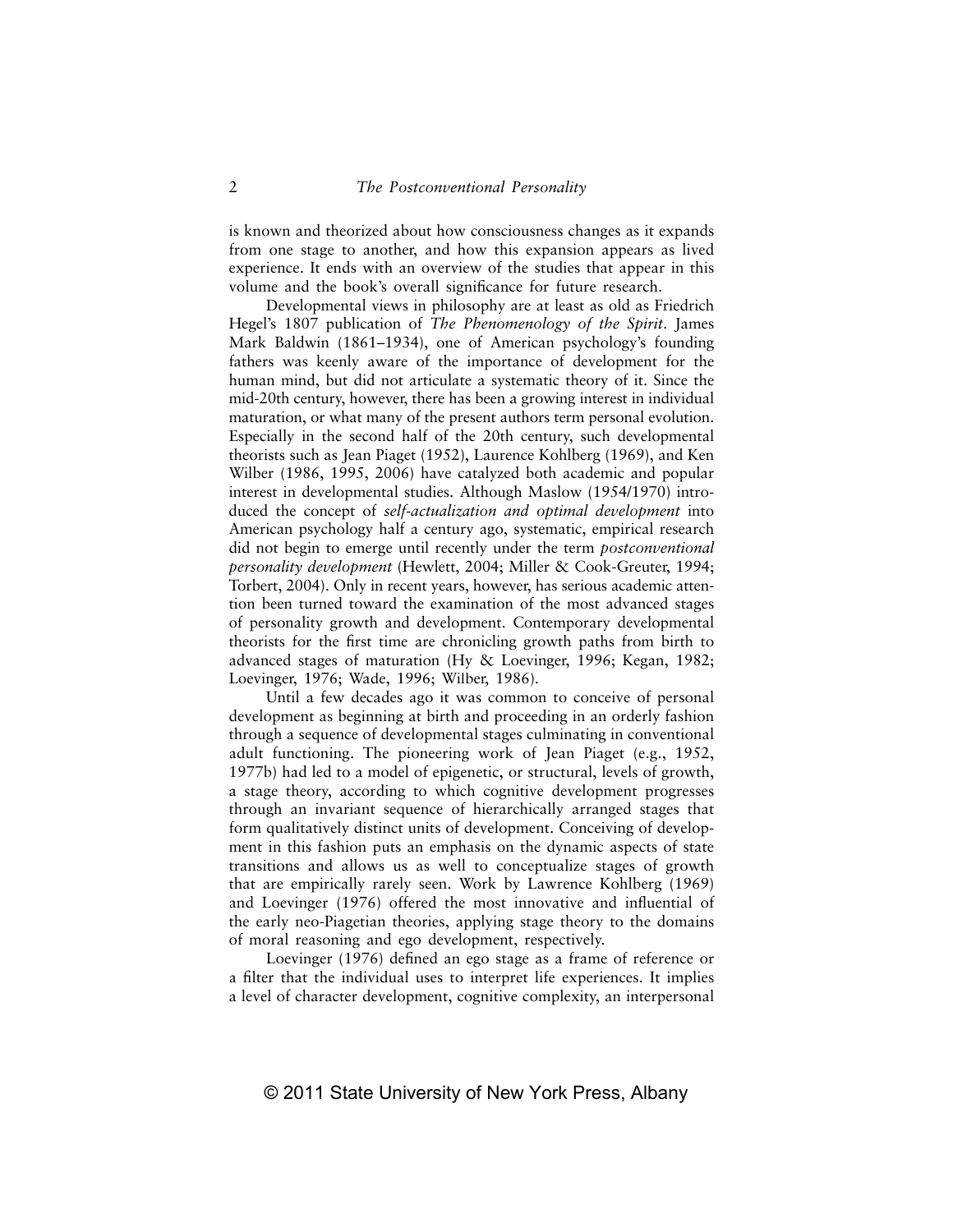## Introduction 3

style, and a set of conscious preoccupations. Loevinger developed a projective assessment instrument for measuring the level of ego development titled the Washington University Sentence Completion Test (SCT). The SCT translates qualitative observations about personality into quantitative data. Using this test, Loevinger laid the empirical foundation for hundreds of later investigations of adult development.

Loevinger conceptualized nine stages of personality development. The way the stages are named and numbered has changed over time, so the reader is cautioned that the same number may describe different stages in various research reports, and different names may describe the same stage. In this introduction we follow the latest version of the scoring manual (Hy & Loevinger, 1996). The reader is referred to Table I.1, showing names and numbering systems used by different authors in this volume. We can describe the first three, *Symbiotic*, Stage 1; *Impulsive,* Stage 2*;* and *Self-protective*, Stage 3, as *preconventional*. These stages represent normal developmental stages in childhood, but also are maladaptive strategies in adulthood that can be associated with psychopathologies such as borderline disorders. Individuals at this level fail to understand another's point of view, thus they are devoid of compassion and tend to lead lives narrowly focused on their own personal gain and advantage. Miller and Cook-Greuter (1994) estimate that about 10% of the adult population function at this level.

The following three stages are termed *conventional*. They describe about 80% of all adults in our culture. The fourth stage, *Conformist*, describes individuals who are identified with the values and norms of the social group to which they belong. They strive to express this through appearance and behavior, and are concerned about their reputation and possible disapproval from the group. In the eyes of the Conformist,

| Stage | Hy and Loevinger<br>1996 |                | Cook-Greuter<br>1999 | Torbert<br>2004 | Joiner<br>2007 |
|-------|--------------------------|----------------|----------------------|-----------------|----------------|
| 2     | Impulsive                | E 2            | Impulsive            | Impulsive       | Enthusiast     |
| 3     | Self-protective          | E <sub>3</sub> | Self-protective      | Opportunist     | Operator       |
| 4     | Conformist               | F. 4           | Conformist           | Diplomat        | Conformer      |
| 5     | Self-aware               | E 5            | Self-aware           | Expert          | Expert         |
| 6     | Conscientious            | E 6            | Conscientious        | Achiever        | Achiever       |
|       | Individualist            | E. 7           | Individualist        | Individualist   | Catalyst       |
| 8     | Autonomous               | E 8            | Autonomous           | Strategist      | Co-Creator     |
| 9     | Integrated               | E 9            | Construct Aware      | Alchemist       | Synergist      |
| 10    |                          |                | Unitive              | Ironist         |                |

Table I.1. Correspondence of Ego Development Models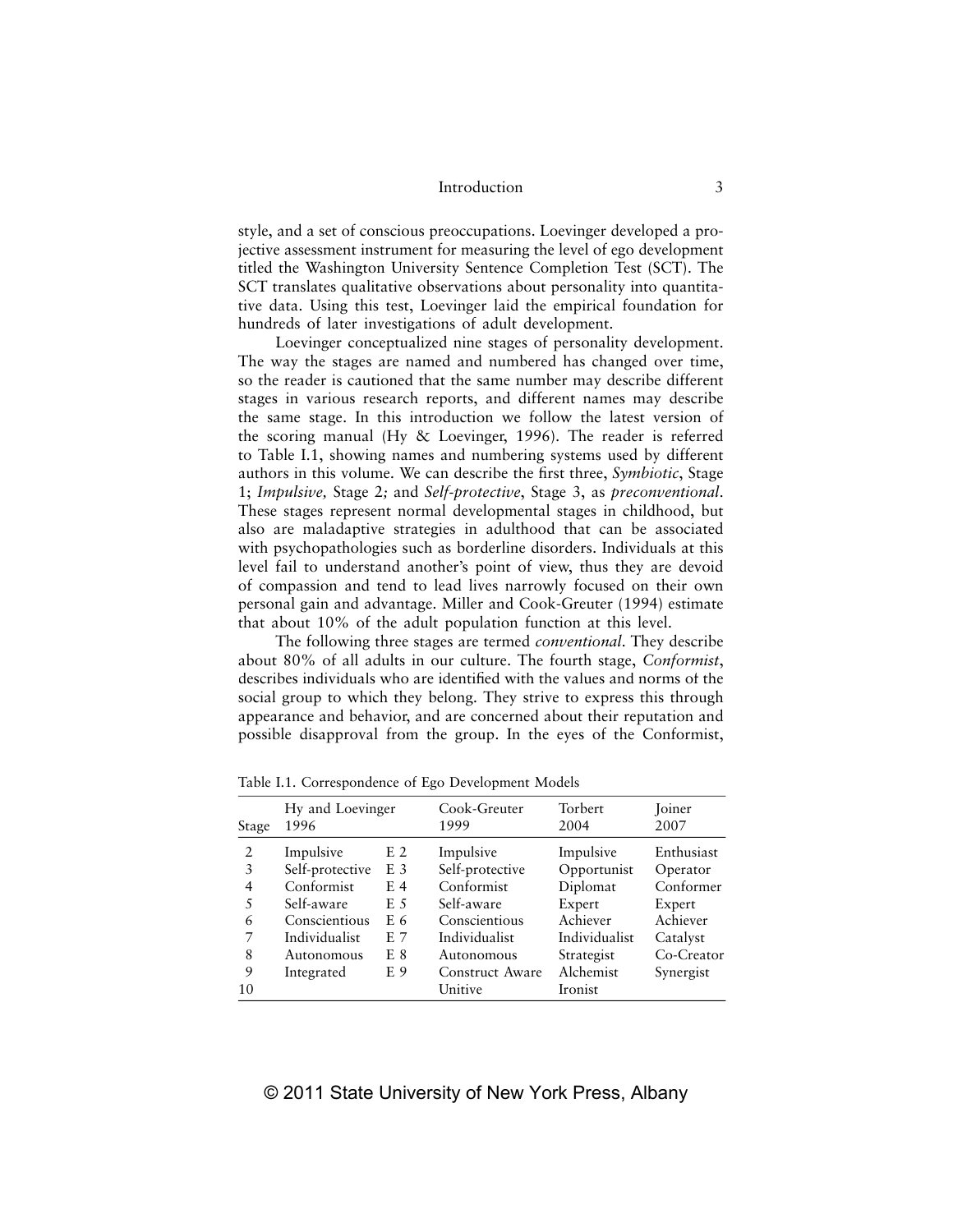good is what the group approves of. There is strong emphasis on outer, material aspects of life. A rigid black-and-white worldview in regard to what is acceptable in terms of gender roles and opinions predominates. Loevinger emphasized that members of nonconforming groups within the general culture, such as "hippies" or "punks," often show and expect conforming behavior within their own groups.

The fifth level, *Self-aware,* is the modal stage of the majority of adults in the contemporary Western culture (Cohn, 1998). Moving to this stage, adults gain more independence in terms of their ability to reflect on group norms, and there is a growing awareness of an inner life. A person can consider different possibilities and alternatives as well as exceptions to the rules. Cognition and affect, however, remain within established categories and are rather undifferentiated. The *Conscientious* stage*,* Stage 6, presents a significant step toward further internalization and differentiation. Individuals have established personal standards and values. Moral considerations and responsibilities toward others are now important, as are long-term goals. The Conscientious person strives to understand motivation and individual differences. Situations as well as problems can be seen within specific contexts, and the perspectives of other people are appreciated. In short, the outer direction of the Conformist, Stage 4, has now been fully replaced by an internal orientation that encompasses self-chosen values and standards to which the person strives to achieve.

Stage 7, the *Individualistic* stage, represents the first of several *postconventional* stages*.* To grow beyond Conscientious, Stage 6, a person must become more inner-directed and more tolerant of themselves and others. The self-established standards of the previous stage must become more contextualized and flexible. Persons at the Individualistic stage become aware of contradictions, such as the conflict between their need for autonomy and their need for emotional connection. They are willing to live with emotional and cognitive complexities that may not be resolvable, and they become more psychologically minded.

The *Autonomous* Stage, Stage 8, and the subsequent Stage 9, *Integrated,* describe about 10% of the U.S. adult population. Autonomous individuals are able to accept conflict as part of the human condition. They tolerate contradictions and ambiguities well and demonstrate cognitive sophistication. The Autonomous person respects the autonomy of others and values close personal relationships. Self-fulfillment and selfexpression gain increasing importance in this person's life. High social ideals of justice are also typical of this stage. Unfortunately, Loevinger found it difficult to arrive at a definitive description of Stage 9 because the sample pool of observable subjects at this stage was so small.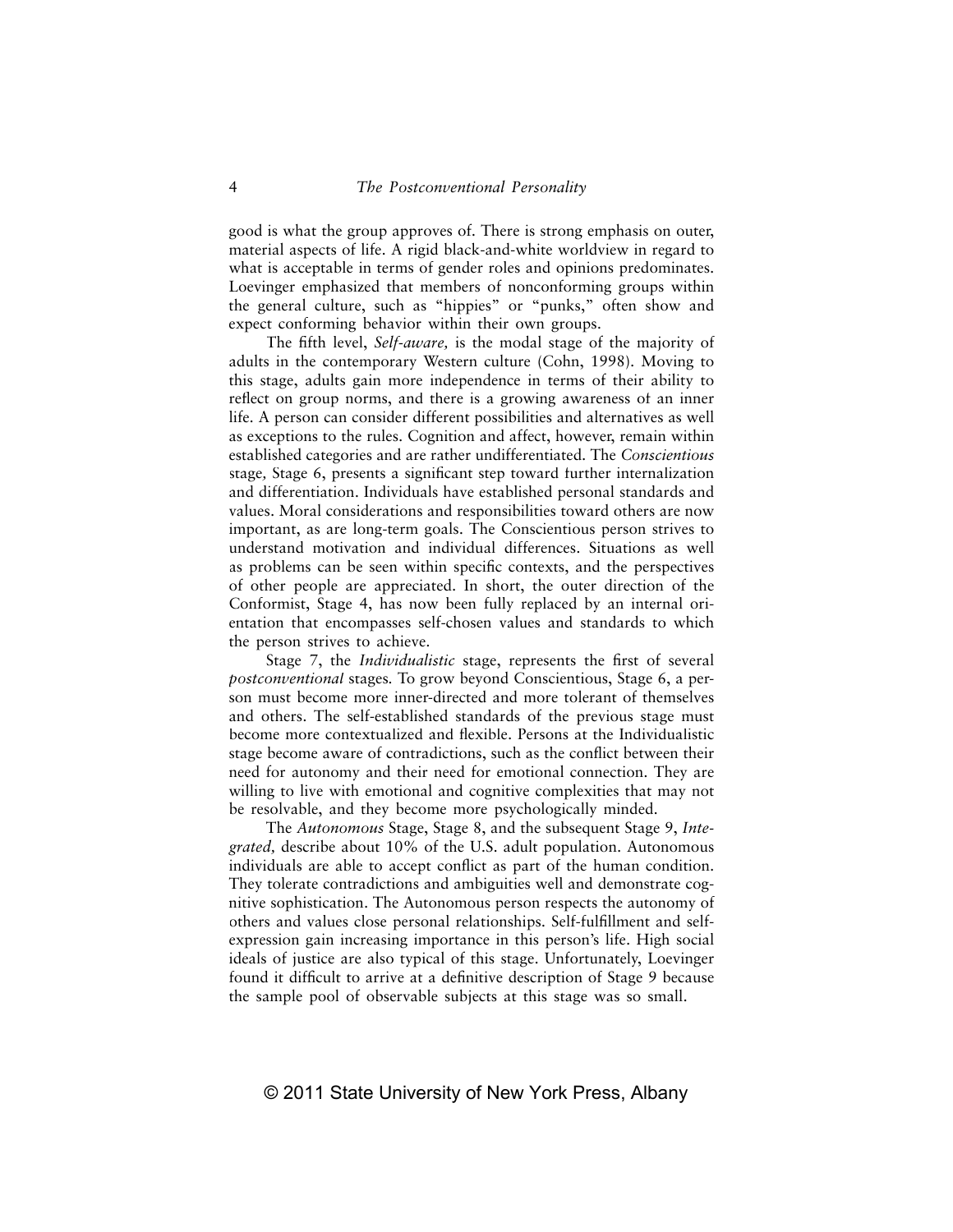## Introduction 5

Significant work in regard to the higher stages has been completed by Cook-Greuter (1999), who evaluated more than 14,000 SCTs in an effort to understand the complexities of advanced development. She emphasized a cognitive shift that takes place at the Autonomous level, Stage 8, describing it as the embracing of systemic and dialectical modes of reasoning. Such individuals can hold multiple viewpoints and are interested in how knowledge is arrived at. In the language of the post-Piagetians such as Richards and Commons (1990) this constitutes a postformal way of reasoning. Individuals are aware of subjectivity in the construction of reality, accepting interpretation as the basis for the creation of meaning. Cook-Greuter constructed two *postautonomous* stages to replace Loevinger's final Stage 9, and suggested that about  $1\%$ of the population reach this level of development. The ninth stage in her system is called *Construct-aware*. At this level, individuals become conscious of how language shapes the perception of reality. Language is experienced as a form of cultural conditioning that people usually remain unaware of throughout their lives.

According to Cook-Greuter (1999) individuals can subsequently progress to an understanding that their egos are actually constructed from memory and maintained through an ongoing internal dialogue. As their self-awareness increases, they become interested in alternative ways of knowing. Transpersonal episodes, such as peak experiences, become increasingly common and people become drawn to meditation, alternate ways of knowing, and the witnessing of the internal process. At this stage, the individual experiences conflict between ordinary consensual reality and transpersonal awareness. This may be evident in the ego's ownership and evaluation of transpersonal episodes, or in seeming paradoxes such as attachment to nonattachment. Only at Stage 10, the *Unitive* stage, can individuals sustain an ongoing openness to experience that is fluid and without struggle. They are now able to make use of transpersonal experiences free from ego clinging. Individuals have been tested who are found to be functioning at the Unitive stage, ranging upward from 26 years of age (S. Cook-Greuter, personal communication, December 3, 2003).

It is important to note that ego development, as conceptualized by Loevinger, is but one conceptualization of maturity; one that places emphasis on cognitive complexity and a mature conceptualization of the individual's position in the social environment. Hy and Loevinger (1996) point out that ego development cannot be seen as an indicator of social adjustment, nor does it suggest mental health and subjective well-being (see also Helson & Srivastava, 2001; Pfaffenberger, 2007).